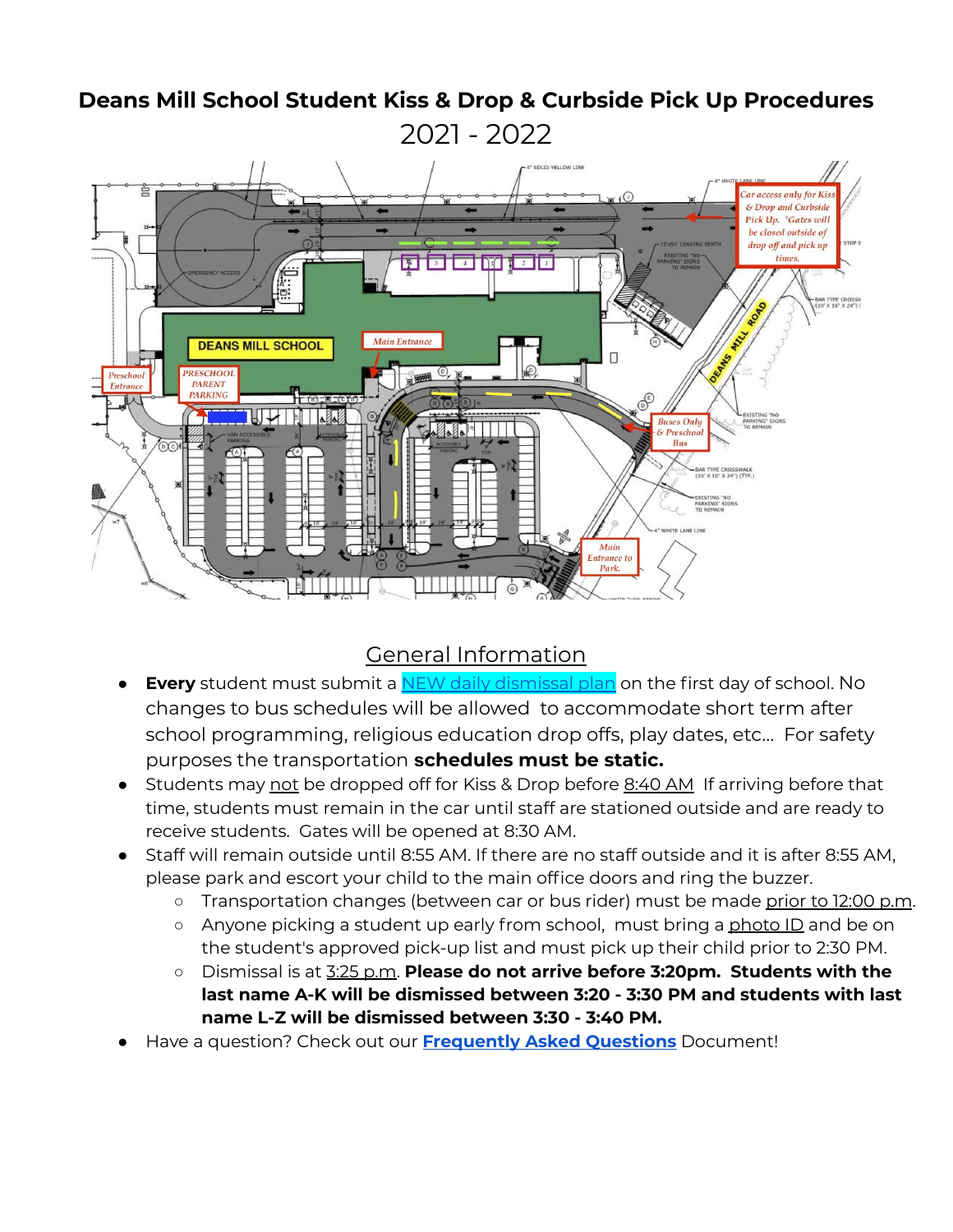# **Arrival & Dismissal Procedures**

### **Kiss & Drop Procedures (AM)**

- Enter using the access road behind the school and follow the loop around and pull up to the curb. Please look for adults to indicate it is safe to unload as we unload in waves (several cars at a time) so that we can expedite the process.
- In the morning, your child should be ready to exit on the right-hand (passenger) side of your car. If you expect your child to take an extended amount of time to exit the car, it would be best to park in front of the building and escort your child to the main entrance where they will be greeted by a staff member.
- Parents may unload only when parked along the curb on the side of the building and when staff indicate it is safe to unload. Students will proceed directly into the building and to their classroom.
- If you arrive after 8:55 AM and there are not staff members outside, please drive to the front of the buildings, park in the visitor lot, and walk your child to the main entrance. Ring the buzzer when you arrive!

### **Curbside Pick Up Procedures (PM)**

\*\*\*Anyone picking up students must display their DMS Pick-Up Sign. If the adult picking up the child does not have a DMS Pick-Up Sign, they will be required to park in the front parking lot and come to the main entrance doors with their photo ID to check out the child. This is for the safety of our students.

- Enter using the access road behind the school and follow the loop around until you see the DMS staff member who will be locating your Car Tag for your student number. Please stop briefly so the staff member can record your child's unique number. The staff member will wave when they are all set. Please continue on to the pick up location which is along the curb on the side of the building. Wait your turn until a spot is available.
- Your child will enter on the right-hand (passenger) side of your car. **Display your DMS Pick-Up Sign on your passenger visor**. \*Remember if you do not have your sign, you need to park in the front lot and proceed to the main entrance.
- We unload and load students only at the designated spots.
- All students will wait out front until a DMS staff member calls their name. Students are dismissed in waves so please note that students will stay until all cars are pulled up and we will dismiss approximately 15 cars at a time. The DMS staff member will monitor students as they get into cars.

### **● DMS Pick-Up Sign**

- Displayed on the passenger side window in a visible location.
- Have your DMS Pick Up Sign displayed before you enter the access road. A staff member will be stationed in the pick up loop to input your child's number.
- Drive all the way up to the curb.
- Once you are parked, a DMS staff member will go and get your child(ren) and bring them to your car. Students are dismissed in waves so please note that students will stay until all cars are pulled up and we will dismiss approximately 15 cars at a time. Please do not get out of the car or call your children to come to the car.
- Leave your sign visible until your child is in the car.
- **○** Pull out carefully and watch for moving traffic as you exit the pick up area.